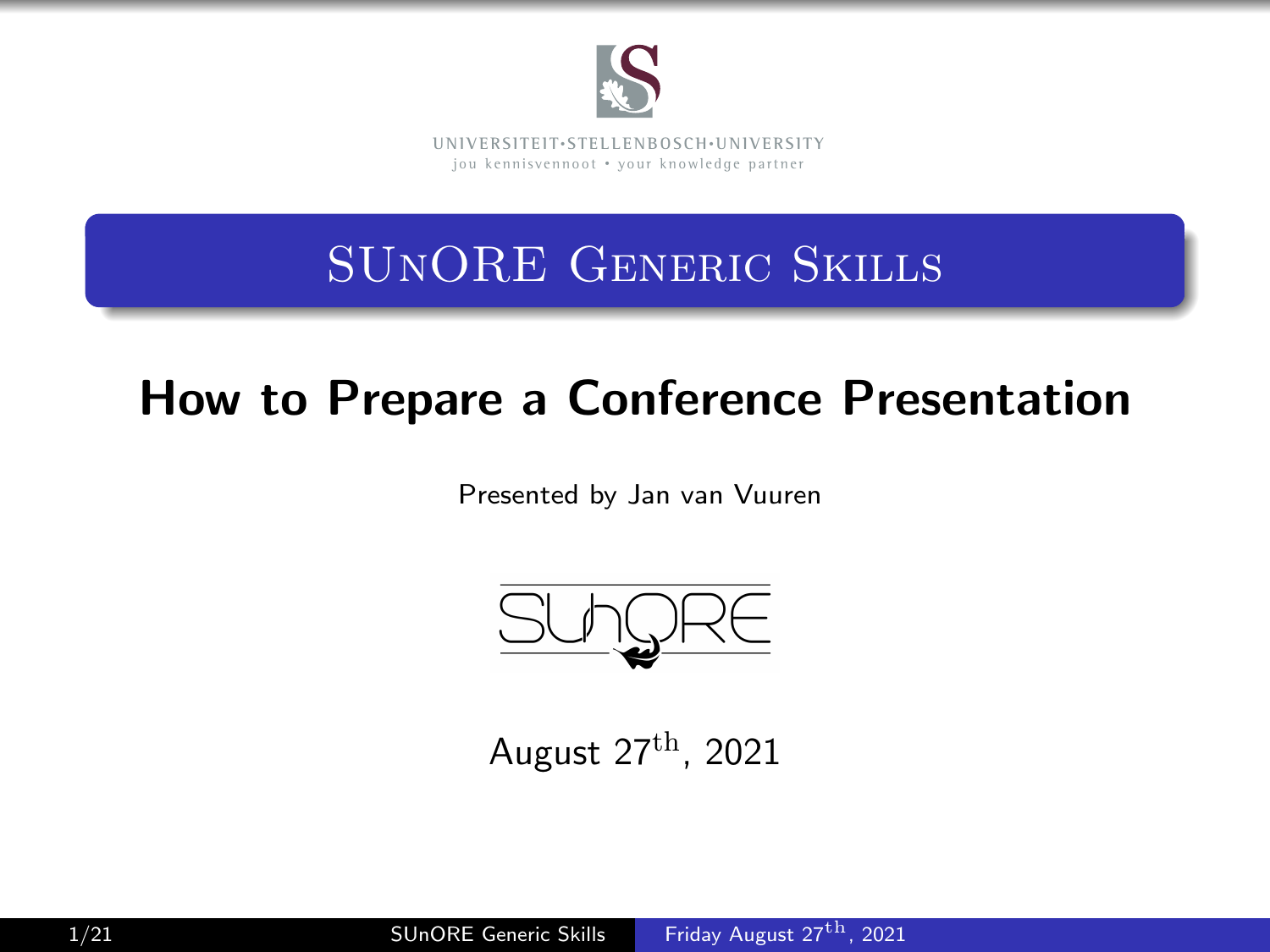- Where we are in our Friday programme
- Part A: Before the presentation
- Part B: During the presentation
- Part C: Question time
- When we next meet generically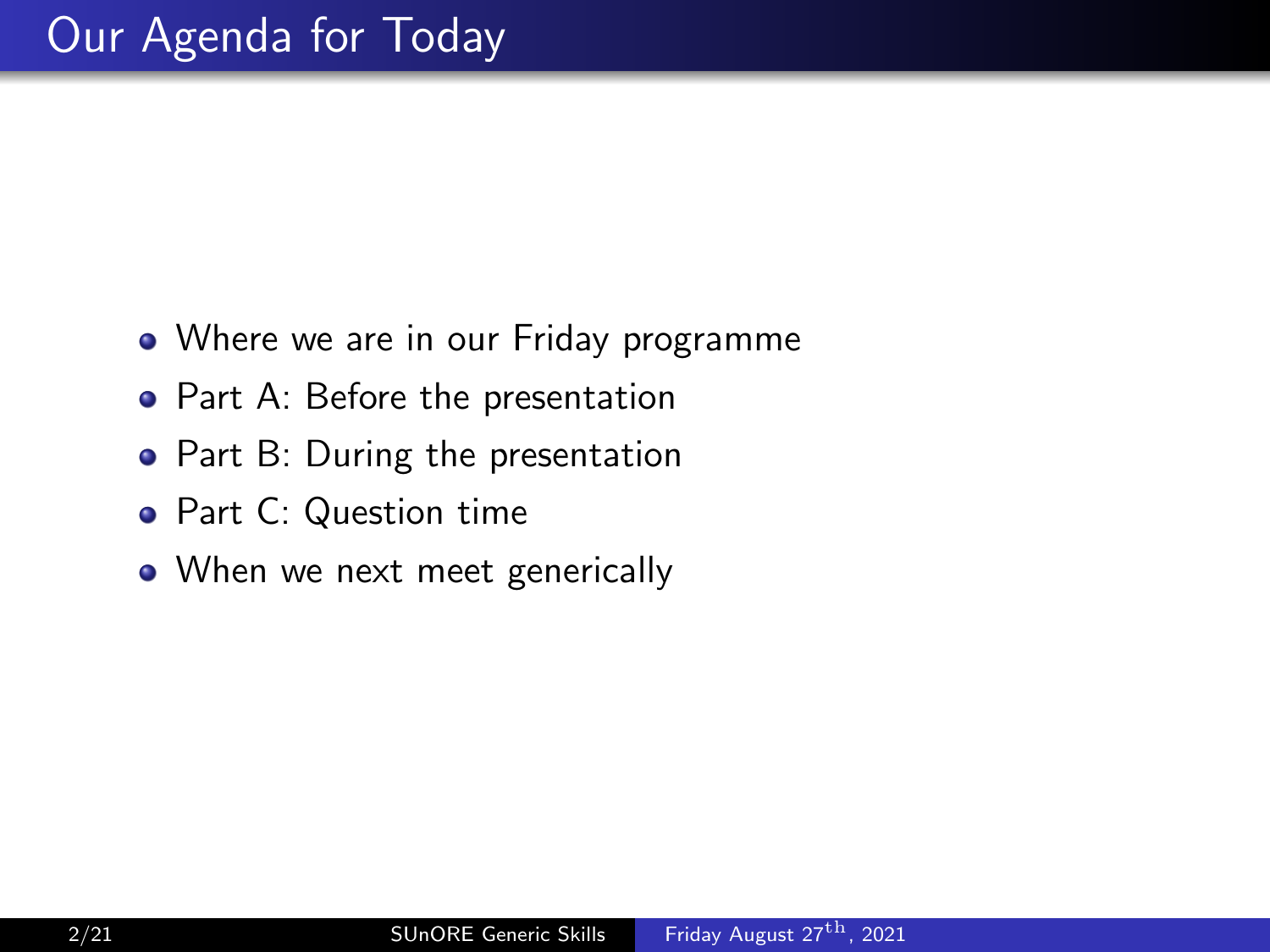#### Our Friday Programme — Where we are . . .

- 27 Aug: How to prepare a conference presentation (JvV)
- 03 Sep: Research feedback (Alexandra, Pierre L, Himil)
- 06–09 Sep: Practising ORSSA Presentations (08:00–11:00)
- **•** 10–17 Sep: Engineering Test Week (4th Years)
- 12–15 Sep: Online ORSSA Conference (Senior Students)
- 18–26 Sep: University Recess (not us, of course!)
- 01 Oct: 30 Seconds: Masters vs (4th year & PhD) challenge (JZ)
- 08 Oct: Characteristics of a good operations researcher (JK)
- 15 Oct: How to compile a CV & prepare for a job interview (PC)
- 22 Oct: How to conduct yourself at an oral examination (JvV)
- 29 Oct: Capitec Hackathon (SN)
- **•** 11 Nov: OR Quiz: Masters vs (4th year & PhD) challenge (SN)
- **09 Nov: First Examination Opportunity (4th Years)**
- 21 Nov: Strandfontein Weekend Away (Anyone who is keen)
- 27 Nov: SUnORE Year End Function (Everyone, please!)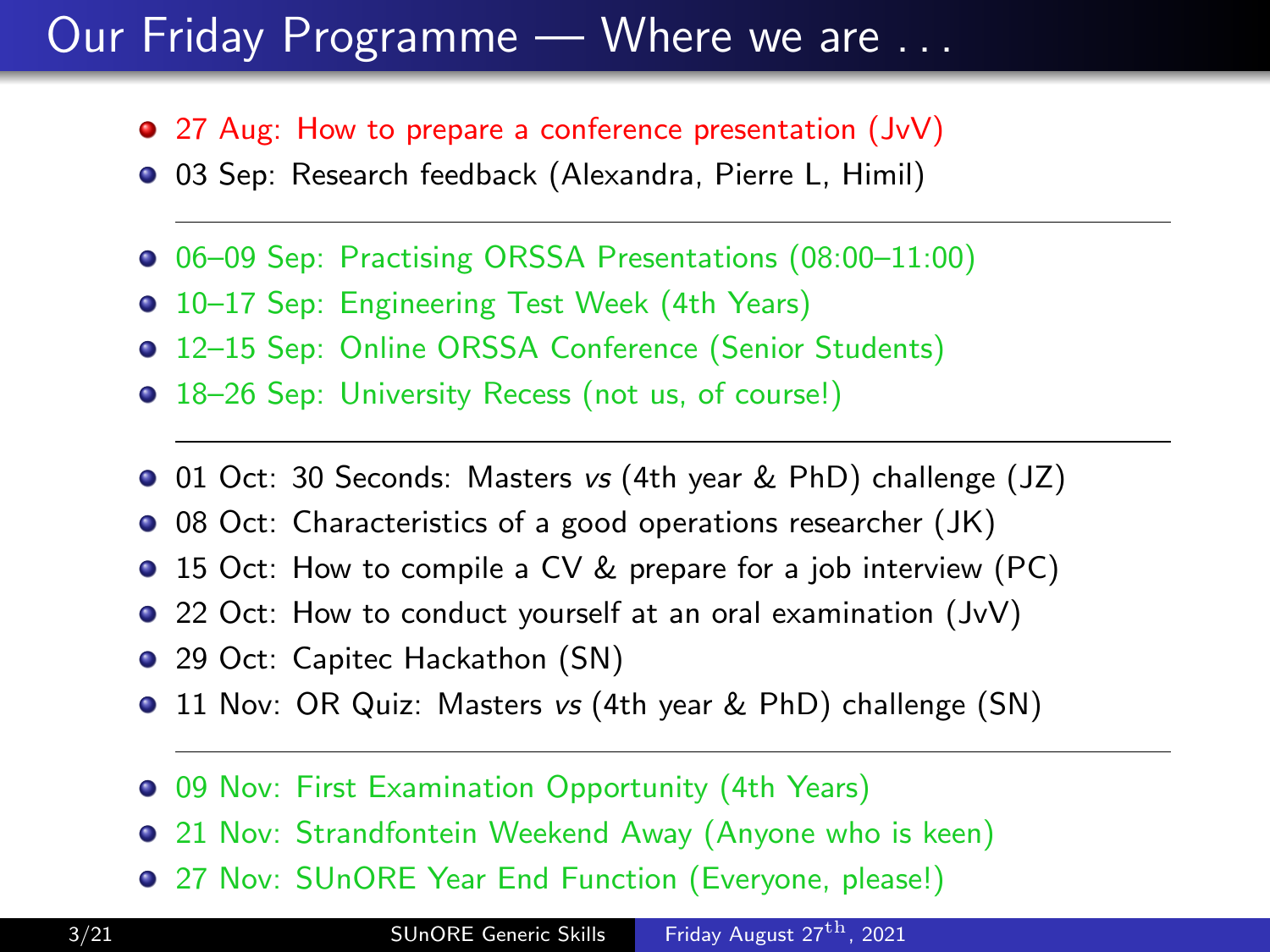



# Part A Before the Presentation

4/21 SUnORE Generic Skills [Friday August 27](#page-0-0)<sup>th</sup>, 2021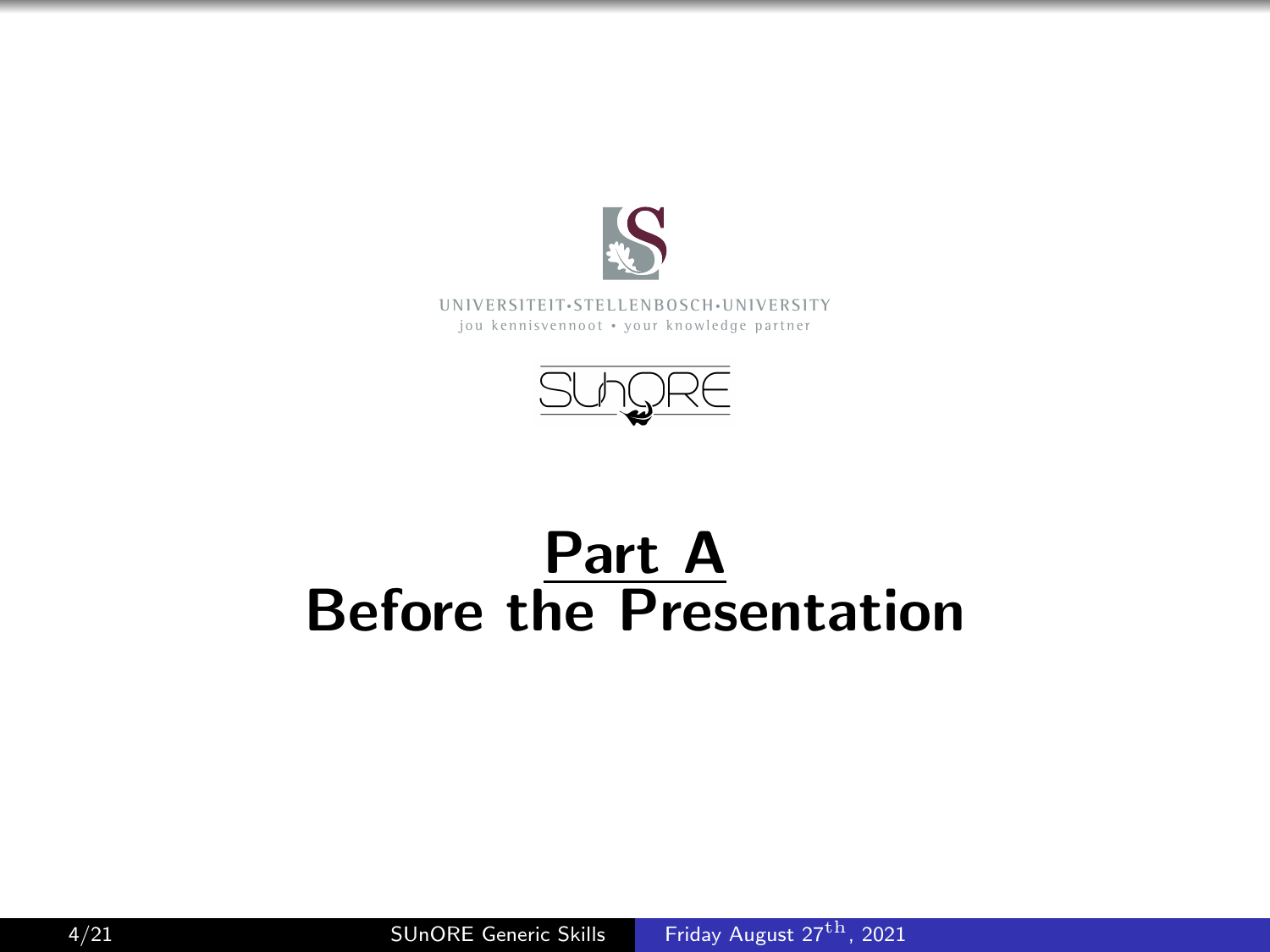#### Part A: Plan together with your supervisor

- It is your responsibility to book a planning session with your  $supervisor(s)$  — do it well in advance of the conference
- Things to discuss:
	- Which parts of your work should be presented
	- Of these, which parts should form the focus
	- What level of technical detail should be included
	- How many slides should you have
	- What should be on each slide
- Make notes of the discussion
- Implement the suggestions of your supervisor(s) they are based on experience.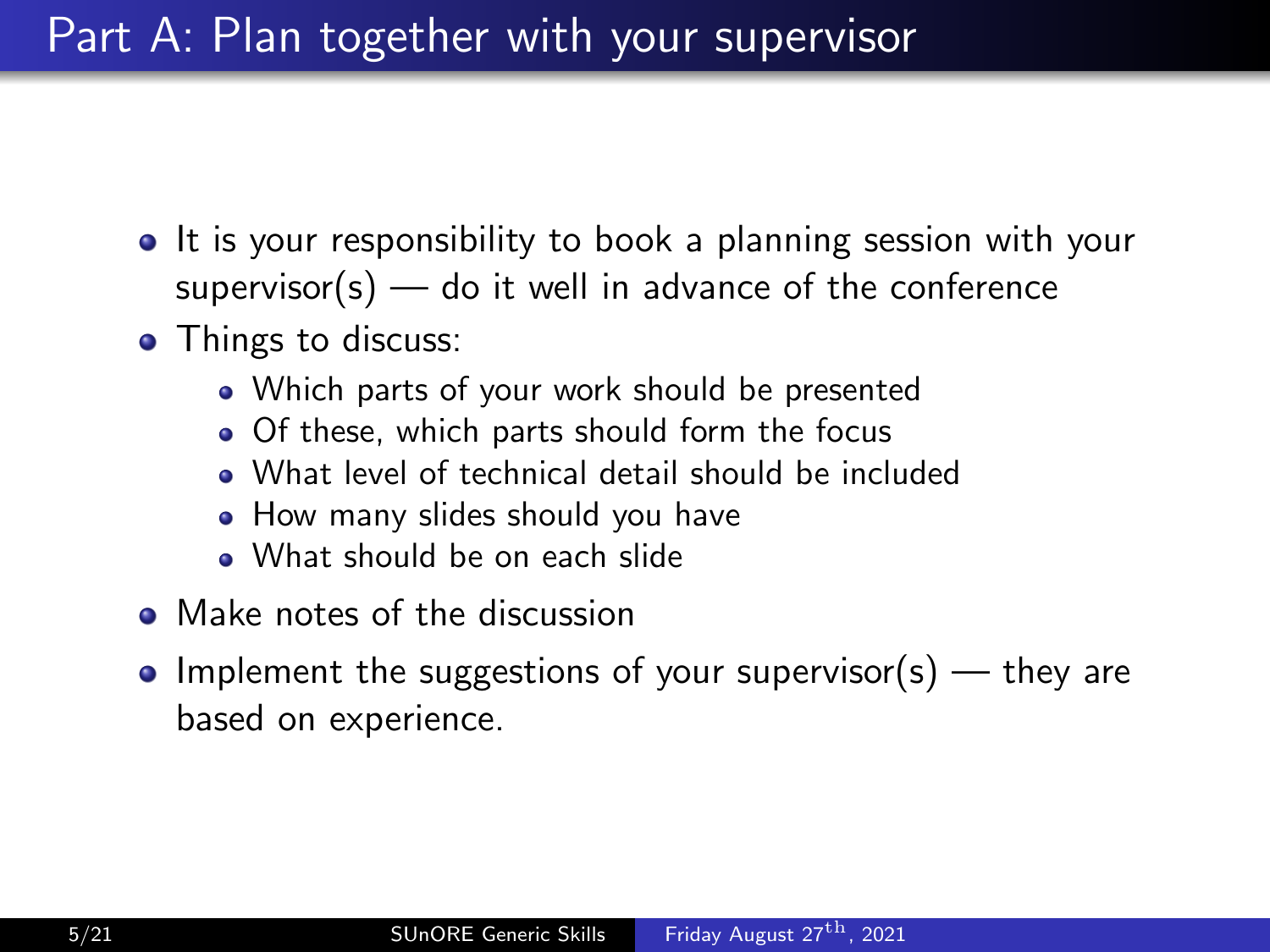#### Part A: The nature of your slides

- Preferably use Beamer (your work is already in LAT<sub>F</sub>X)
- Each slide should have a single, clear purpose
- Aim for:
	- Consistency across your slides
	- A minimalist look & feel (avoid clutter)
	- Use figures & tables rather than mathematics (if possible)
	- Fewer slides than minutes in your presentation
- Avoid:
	- Unnecessarily many logos
	- Extremely contrasting or very light colours
	- **Excessive animation**
	- Punctuation as far as possible
- Make sure your slides are carefully proofread
- Number your slides!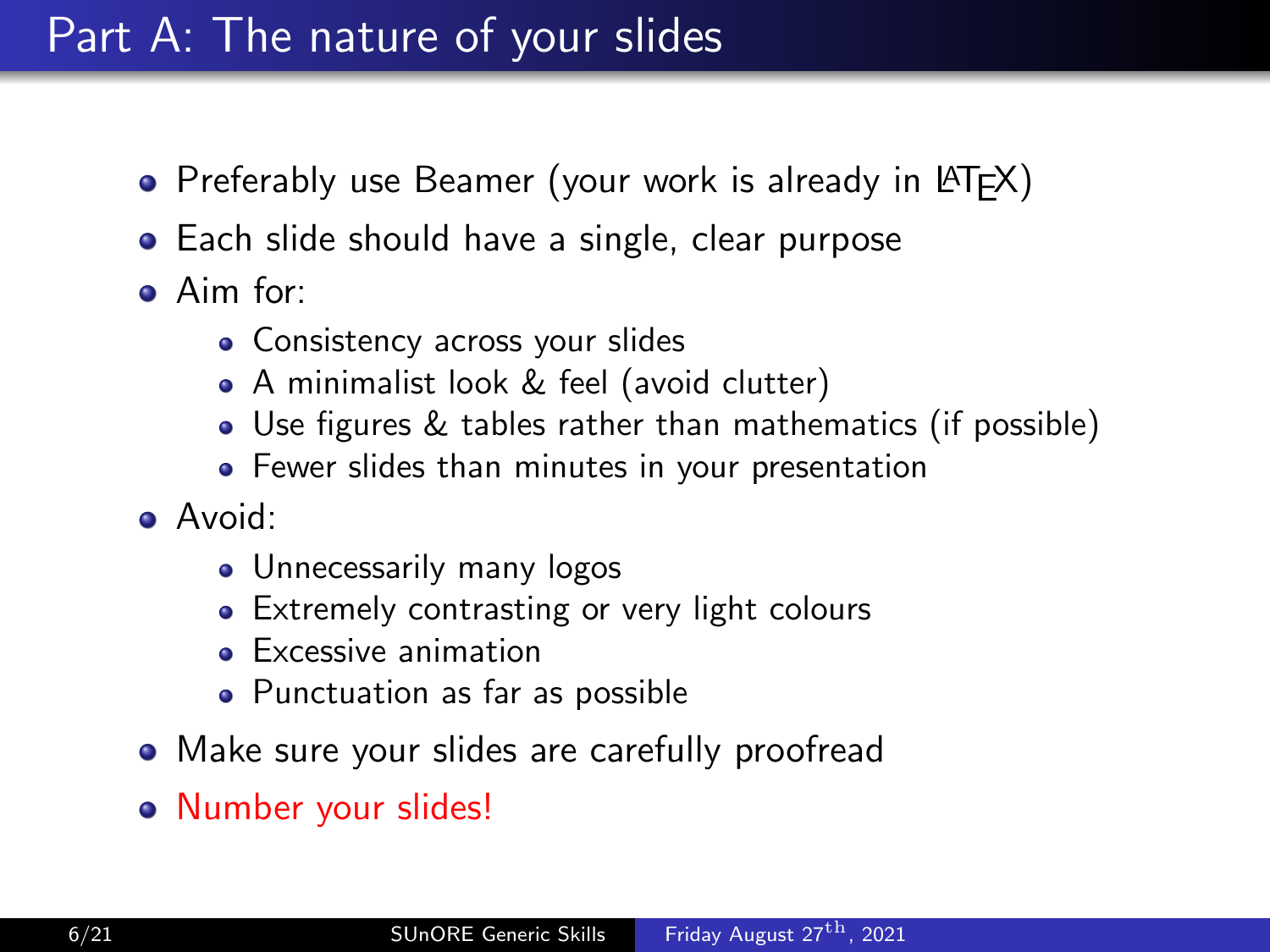#### Part A: Compulsory slides

- A title slide (first slide), containing:
	- The full title of your presentation (as submitted online)
	- Your name and that of your collaborators & supervisor(s)
	- The affiliations of all the people listed (perhaps logos)
	- The date and presentation occasion (perhaps even a logo)
- An agenda or plan of presentation
	- This need not be the second slide of the presentation
	- Much like a table of contents in written work
	- It should be meaningful and orientate the audience
- A conclusion or summary slide
	- Recap what you have said very briefly
	- Help the audience form a clear picture of what you said
- A slide containing key references (last slide)
	- Should be legible and in standard bibliography format
	- Don't include too many references (include your own work)
	- Avoid clapping hands, "Fine" or "Questions?"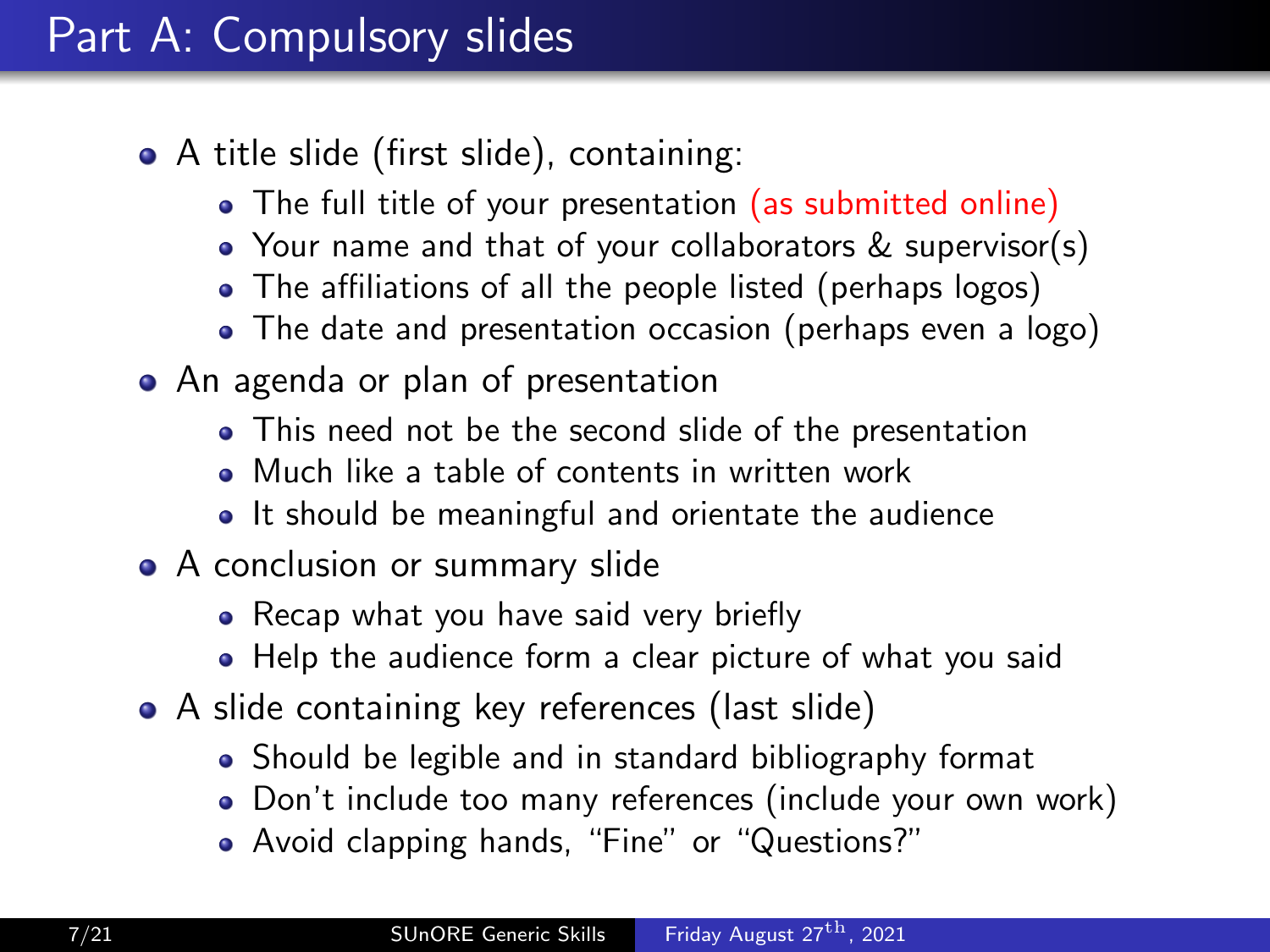Perhaps include additional slides on:

- Your problem statement & study objective(s)
- **•** Essential works in the literature
- Your modelling / analytic approach (flowchart)
- Key assumptions in your work (list of key words)
- The results obtained (graphs & figures)
- A clear set of findings / recommendations
- $\bullet$  An appraisal of / critique on your own work
- $\bullet$  Ideas for possible / desirable future follow-up work.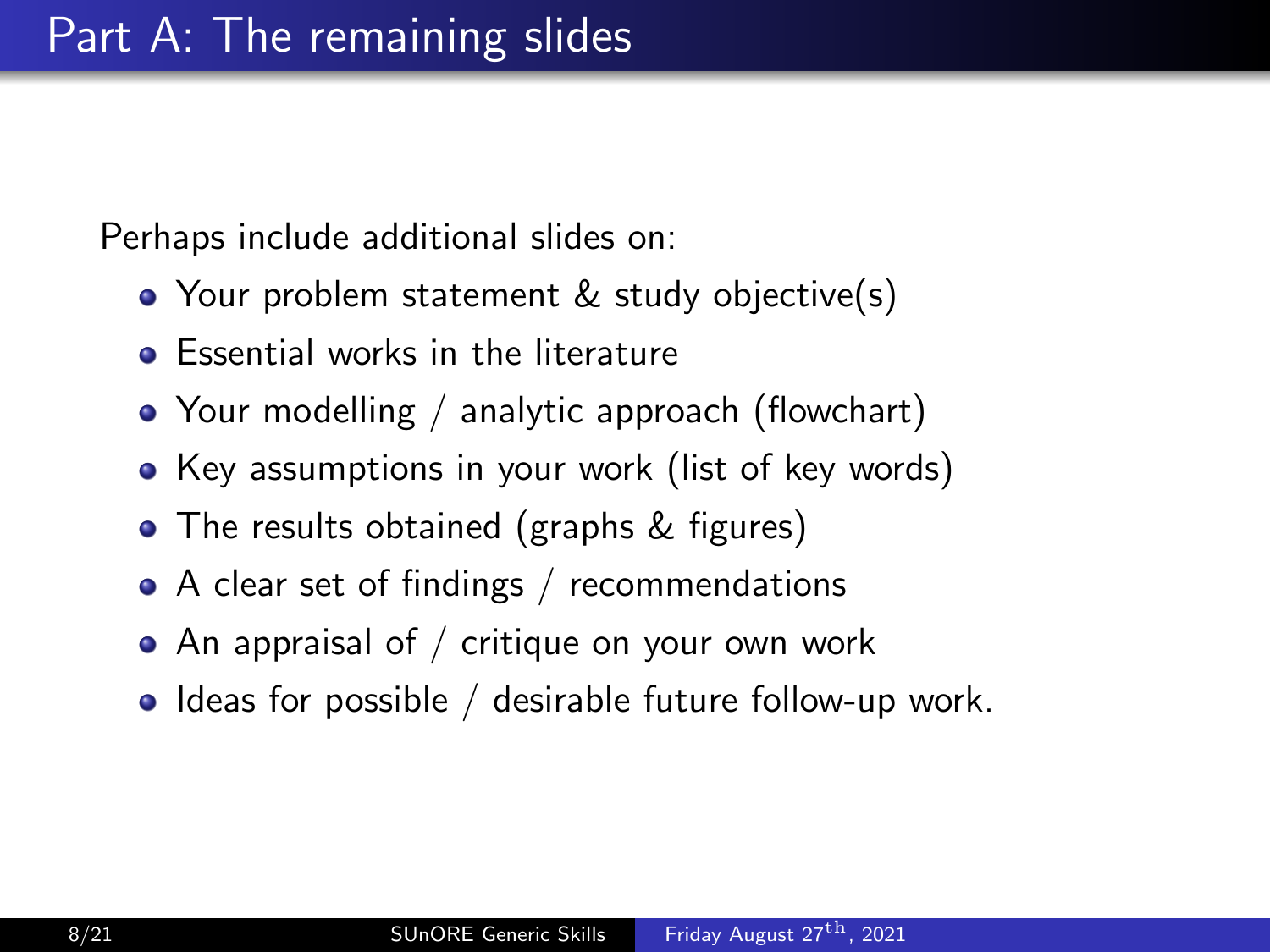#### Part A: Prepare what you will be saying

- Don't think your preparation is done when your slides are done
- Make careful notes of what you want to say about each slide
- Do not deviate from your planned verbal discussion
- The level of the audience should guide your presentation level
- Spend more time on the hard stuff and less on the easy stuff
- Explain your work to someone beforehand amend your planned discussion to address what they didn't understand
- Allow enough time for your problem statement & conclusion
- Avoid technical detail in your explanations big picture
- Plan the first two minutes word-for-word if you're nervous
- Litmus test: Can you replicate your presentation closely?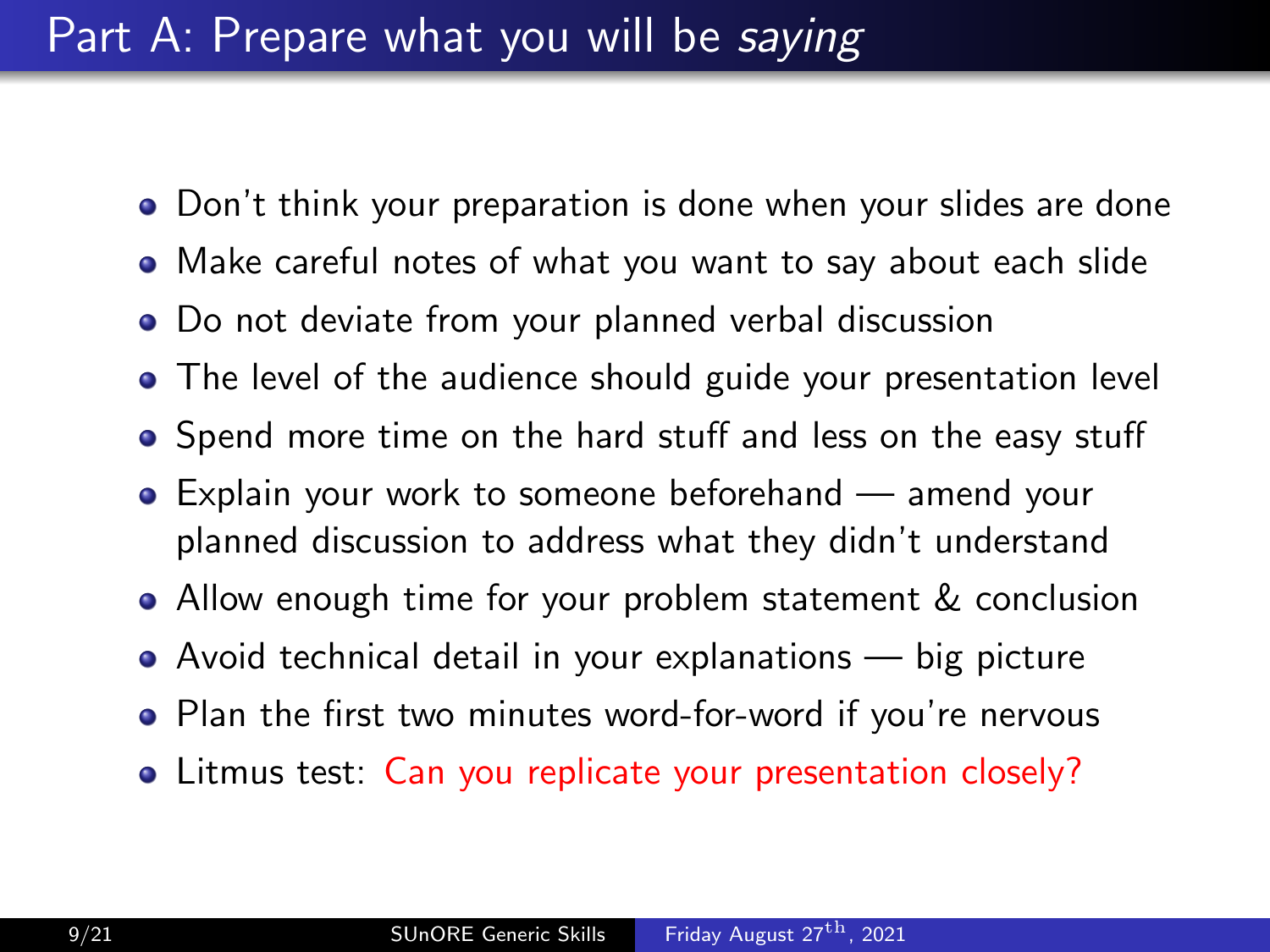#### Part A: Handouts to the audience

- You may want to provide accompanying handouts
- Only do it if it will make a difference in understanding
- Keep it very short  $(2-3$  pages) don't print out every slide
- Distribute your handouts before the presentation starts
- Make sure you have enough copies (difficult to gauge)
- **•** Possible handout content:
	- a short problem description
	- your model assumptions
	- meanings of key symbols in your model
	- a few central graphs or tables
	- your final conclusion / recommendation.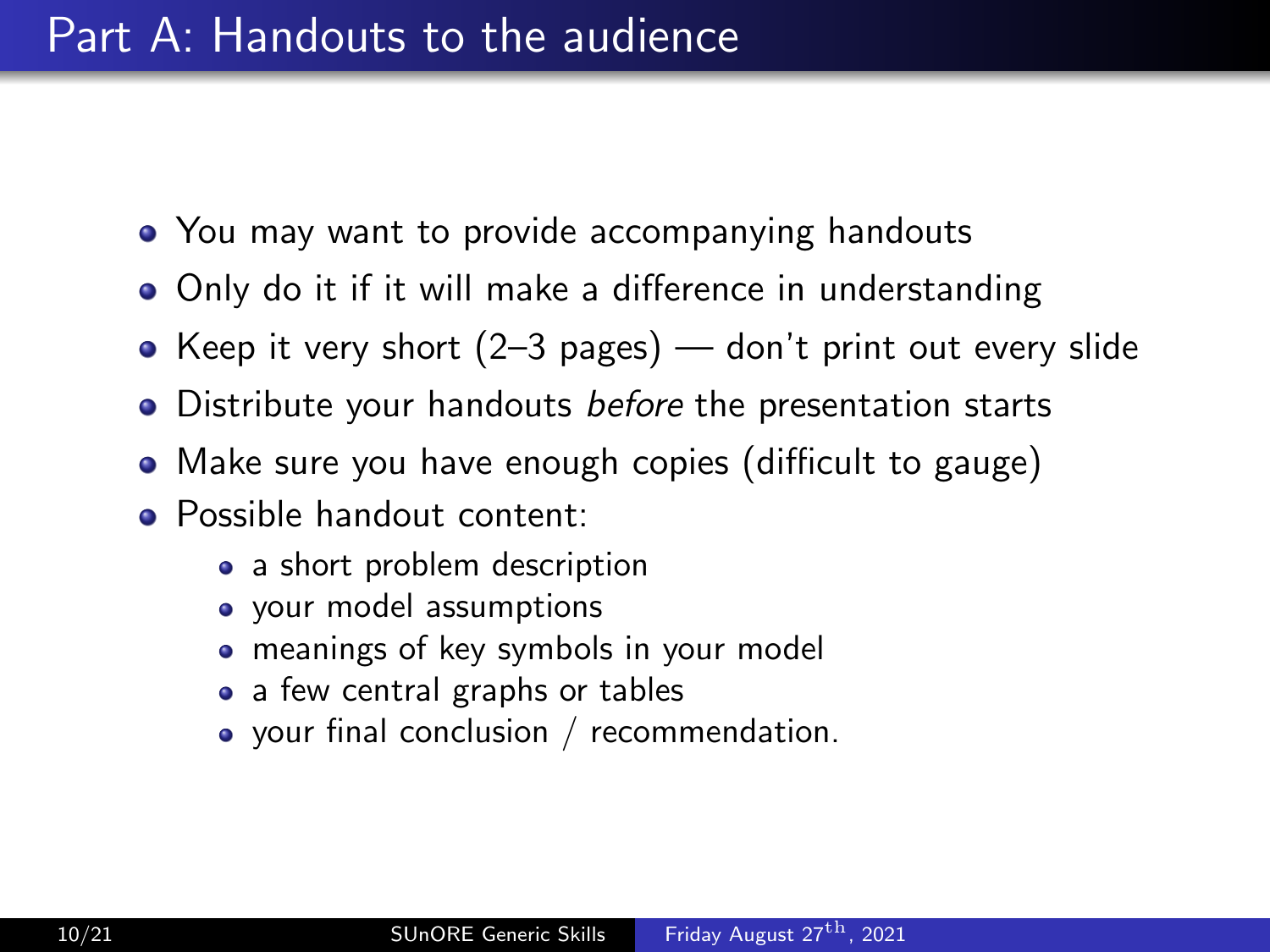- Practice your presentation a few times on your own (out loud)
- Practice in front of your girl/boyfriend or parents they will be sympathetic and focus on how you come across
- Practice in front of your fellow students they will tell you if you don't explain the technical detail well
- Practice in front of your supervisor(s)  $-$  he/they will give you improvement tips based on experience
- Once you know your presentation well, time yourself.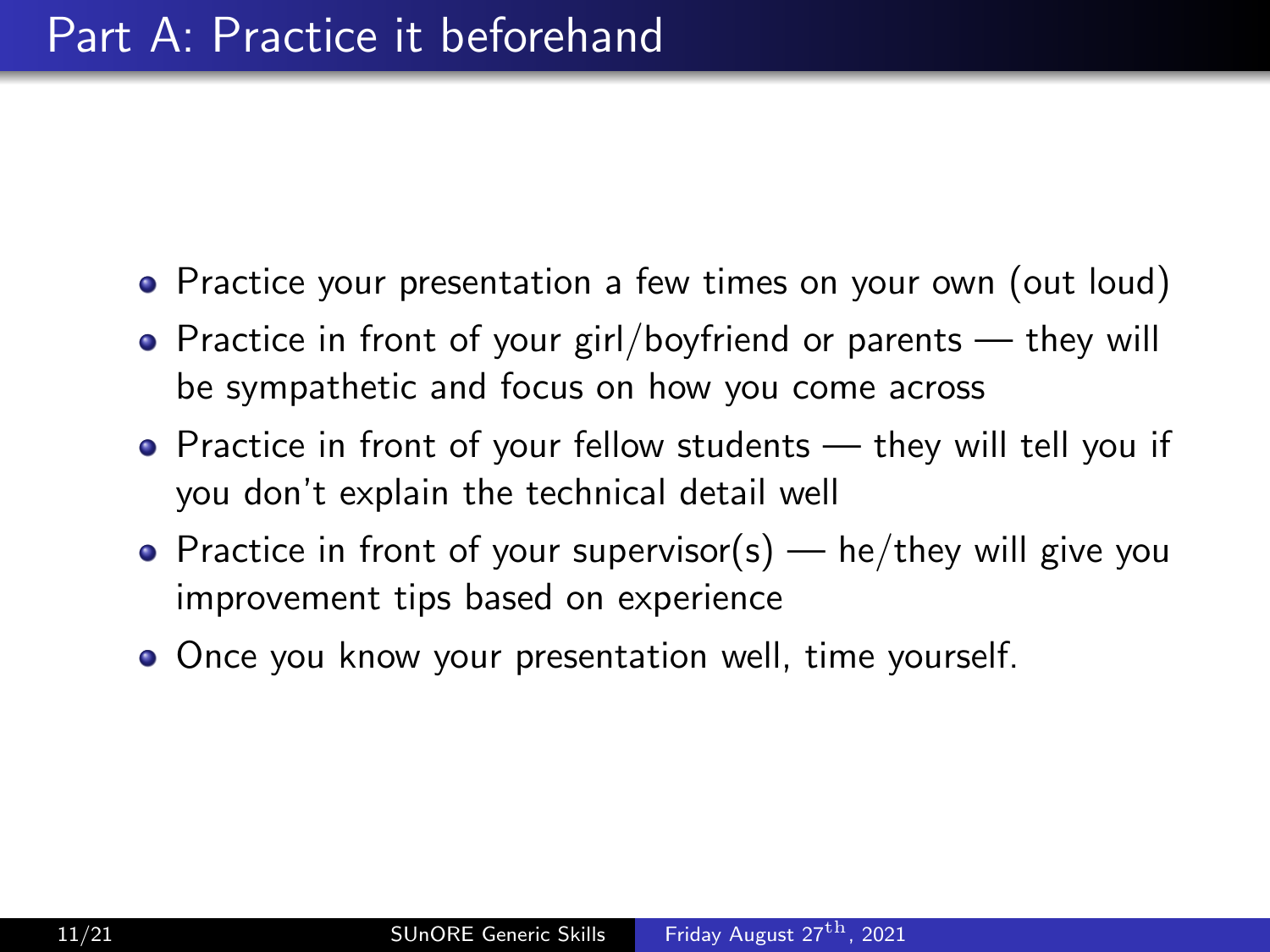



# Part B During the Presentation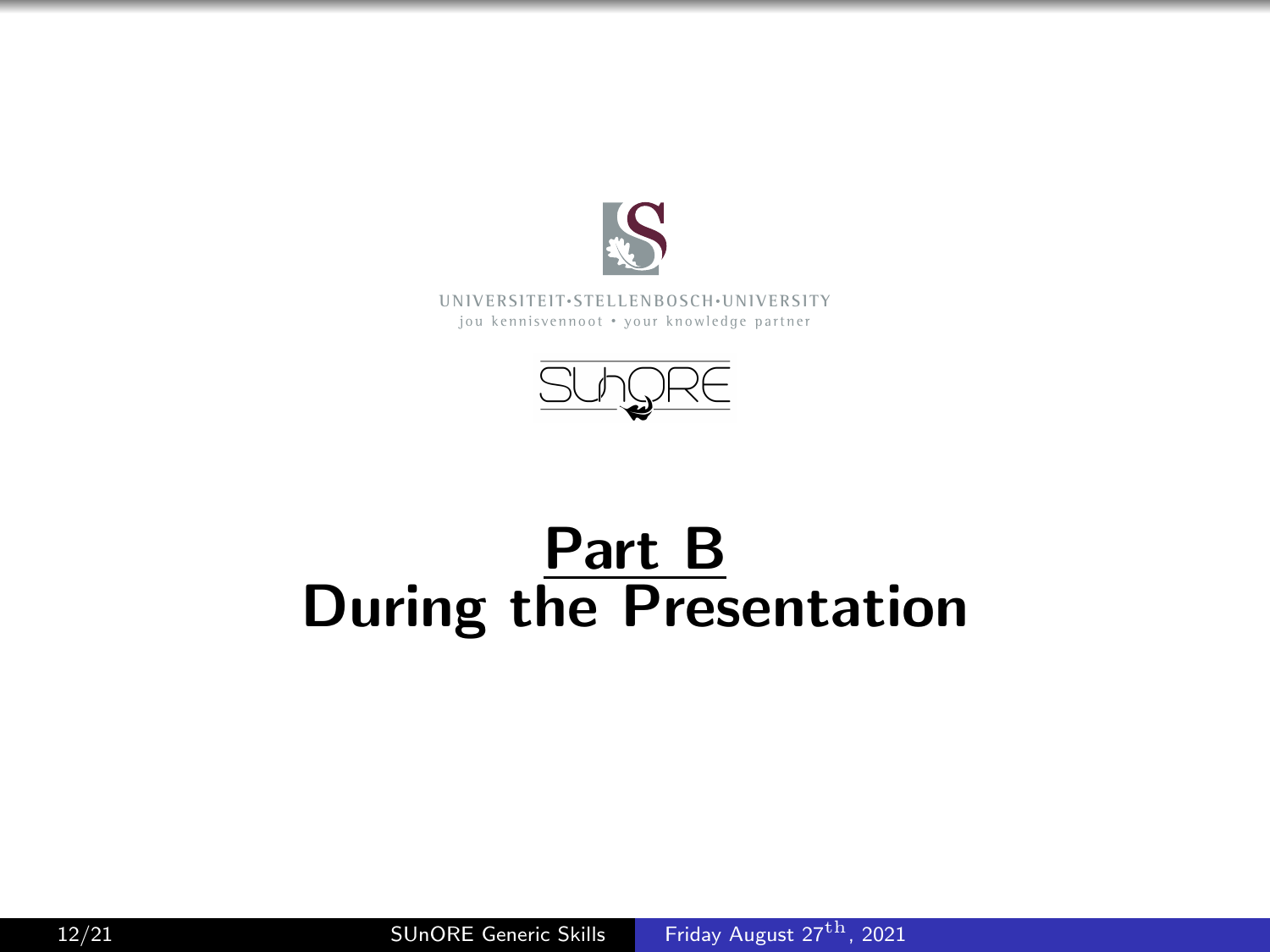### Part B: What to bring, wear & do before starting

- Aim to:
	- Arrive early & check working of equipment
	- Put up your title slide before being introduced
	- Possibly write some key information on the blackboard
	- Look clean, shaven & alert; come across as a professional
	- Make sure there is a glass of water available
- Avoid:
	- Shorts, hats, jeans & T-shirts with slogans
	- Plakkies, jogging shoes, open shoes & high-heel shoes
	- Too much makeup / looking too sexy
	- Wearing a suit / tuxedo
- **•** Bring along:
	- A slide clicker & laser pointer
	- A flash disc containing your presentation slides
	- Your notes, handouts & a paper copy of your slides
	- A pen & copy of your written work
	- A laptop & data projector (if required).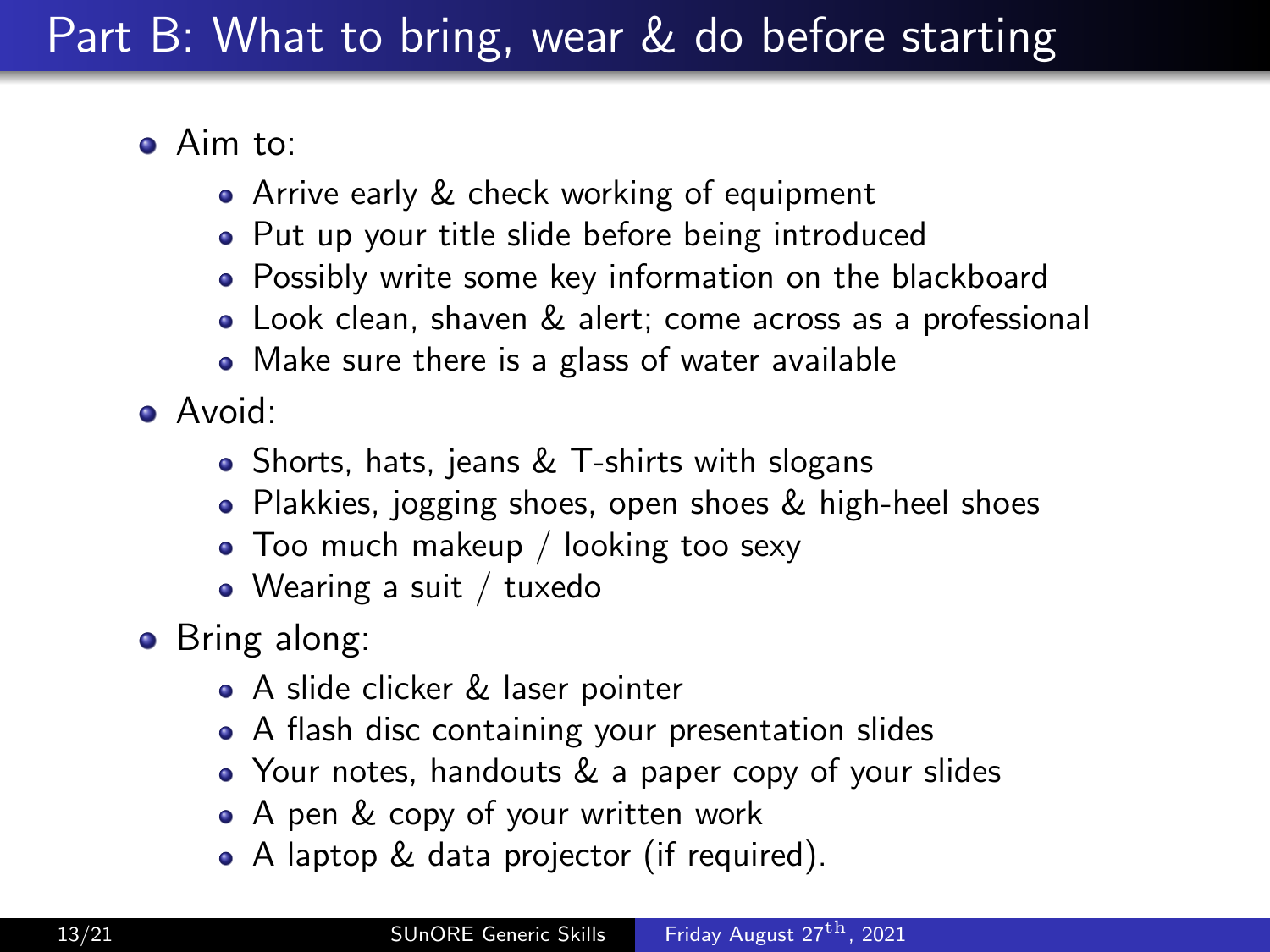#### Part B: Don't mess with the chairperson

- Allow the chairperson to introduce you don't just start
- Don't repeat your name and presentation title if this is mentioned by the chairperson; otherwise start with your name & presentation title
- Stop when the chairperson says your time is up
- $\bullet$  Don't end your presentation by inviting questions  $-$  it's the chairperson's prerogative to invite/disallow questions
- End your presentation by bringing up the references slide, merely saying "Thank you"
- Don't indicate to audience members to start asking questions when their hands are up.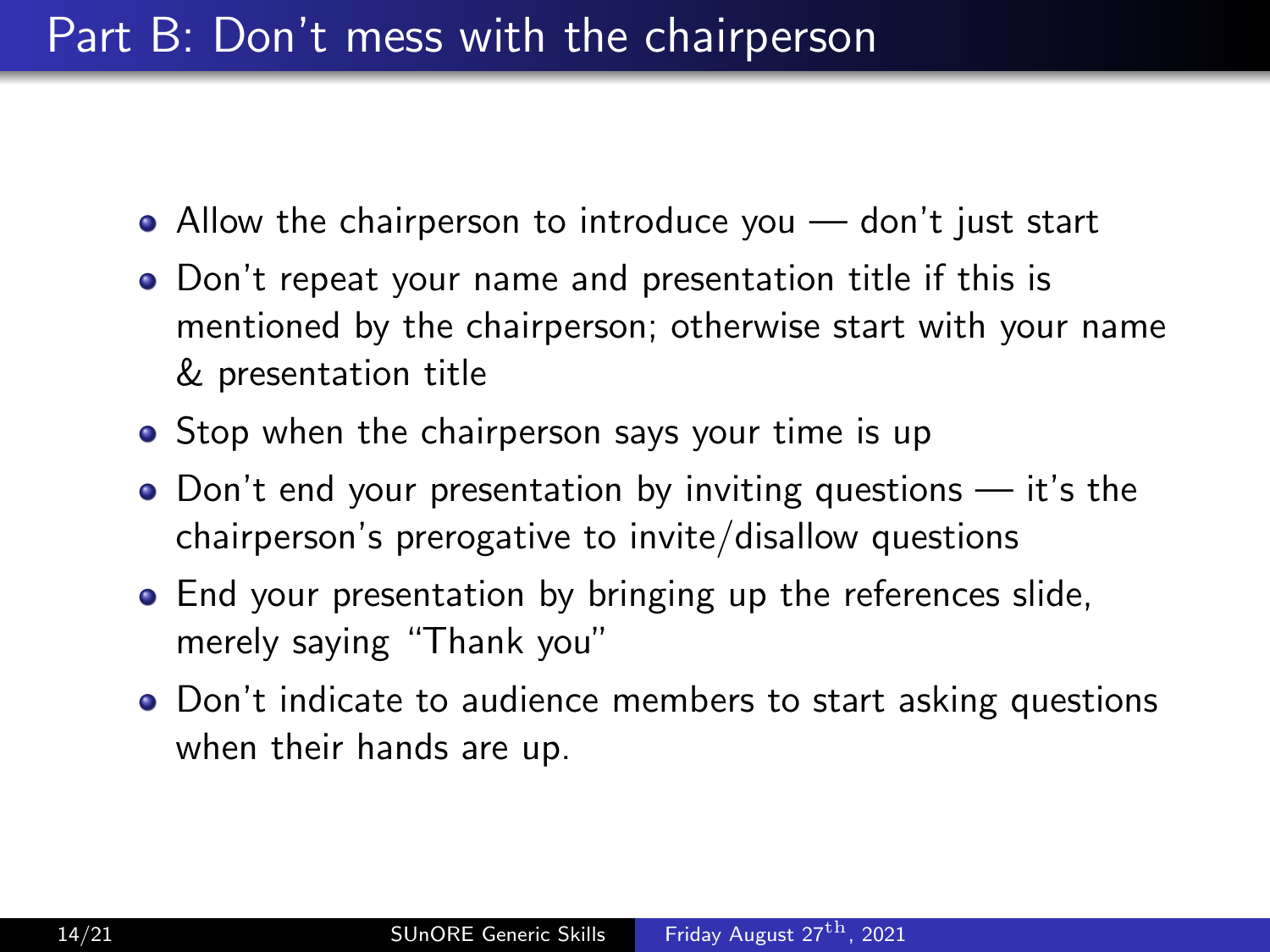### Part B: Engaging the audience

- Act professionally, avoid jokes and excuses
- Speak slowly and loudly (project your voice)
- Don't read your presentation from written notes
- Maintain balanced eye contact with the audience (do not focus on one or two people in the audience)
- Do not turn your back on the audience (except if you absolutely have to do blackboard work)
- Avoid irritating habits  $-$  saying uhm, moving to  $\&$  fro, etc. (make a video of yourself talking to discover your habits)
- Don't point with your finger; use the laser pointer
- Don't move into the slide projection light
- Avoid work on the blackboard (except possibly beforehand).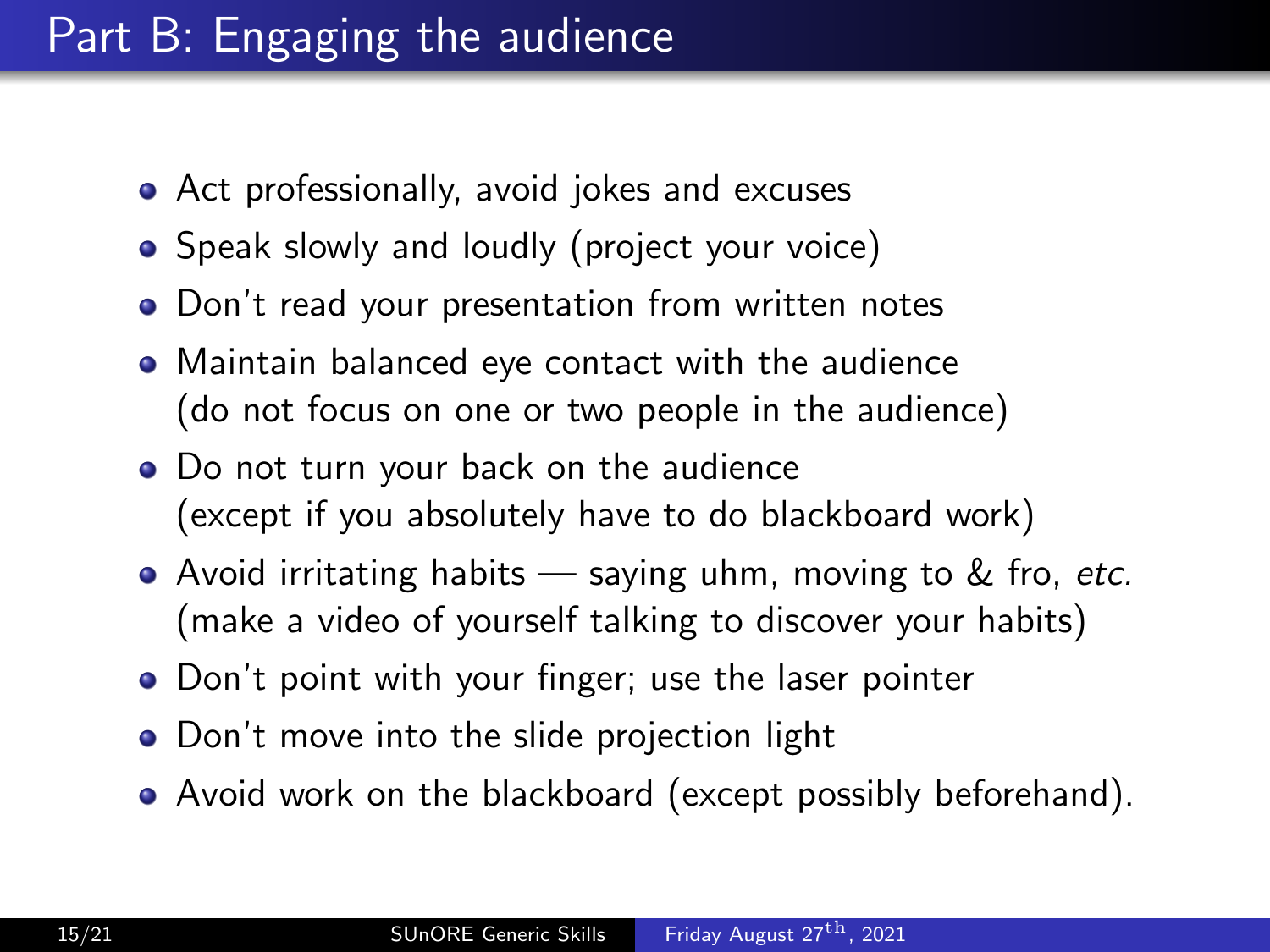- Don't start out too relaxed maintain good pace at the start
- Do not accelerate your presentation pace towards the end . . .
- Stick to what you planned to say; avoid going off on a tangent
- **•** Practice out loud beforehand, timing yourself (preferably in the same venue you will be using for the real presentation)
- Look out for intermediate time warnings from the chairperson
- Prepare for the possibility of omitting a slide or two if time is tight — never stop abruptly before your conclusion.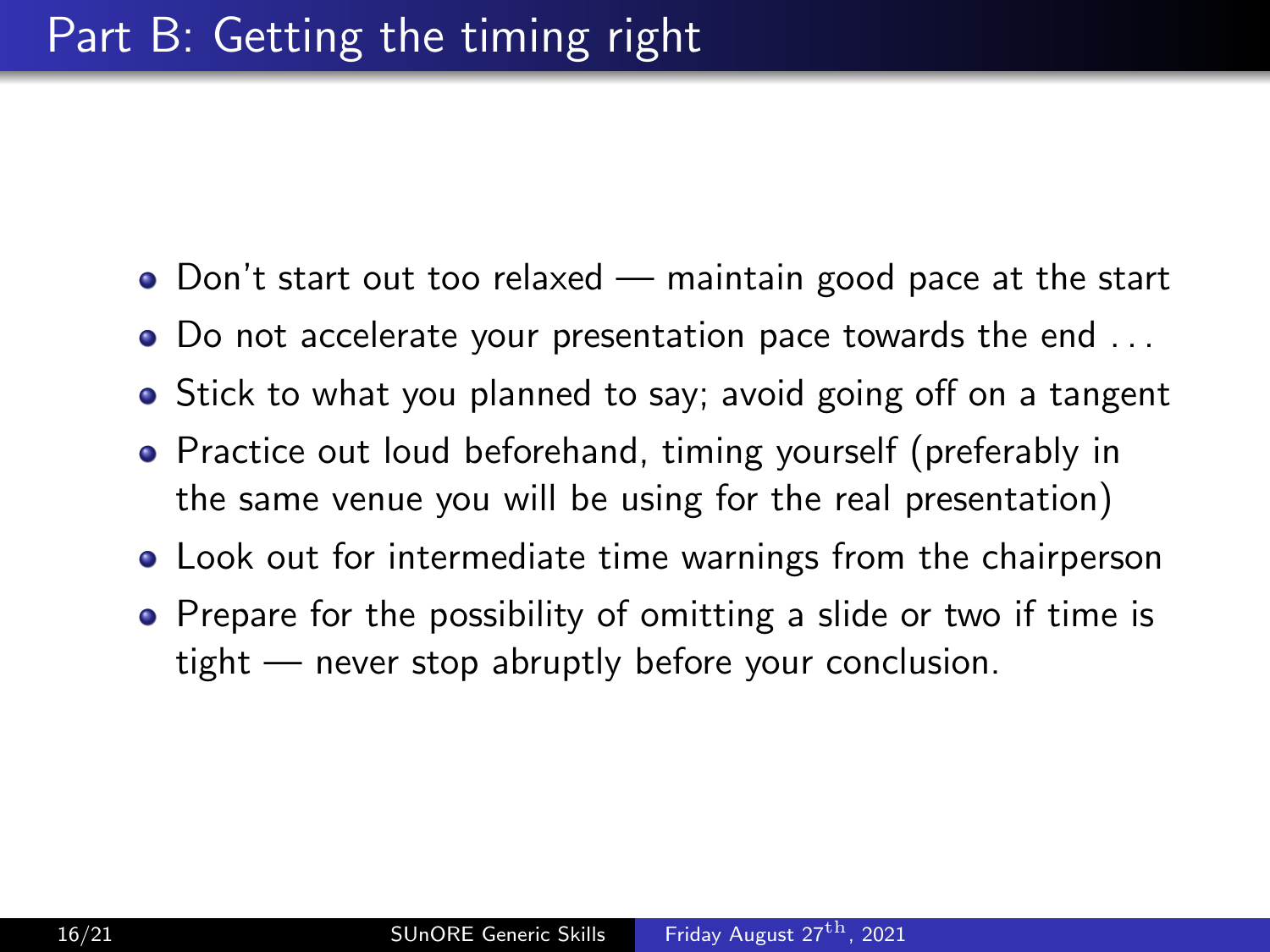



# Part C Question time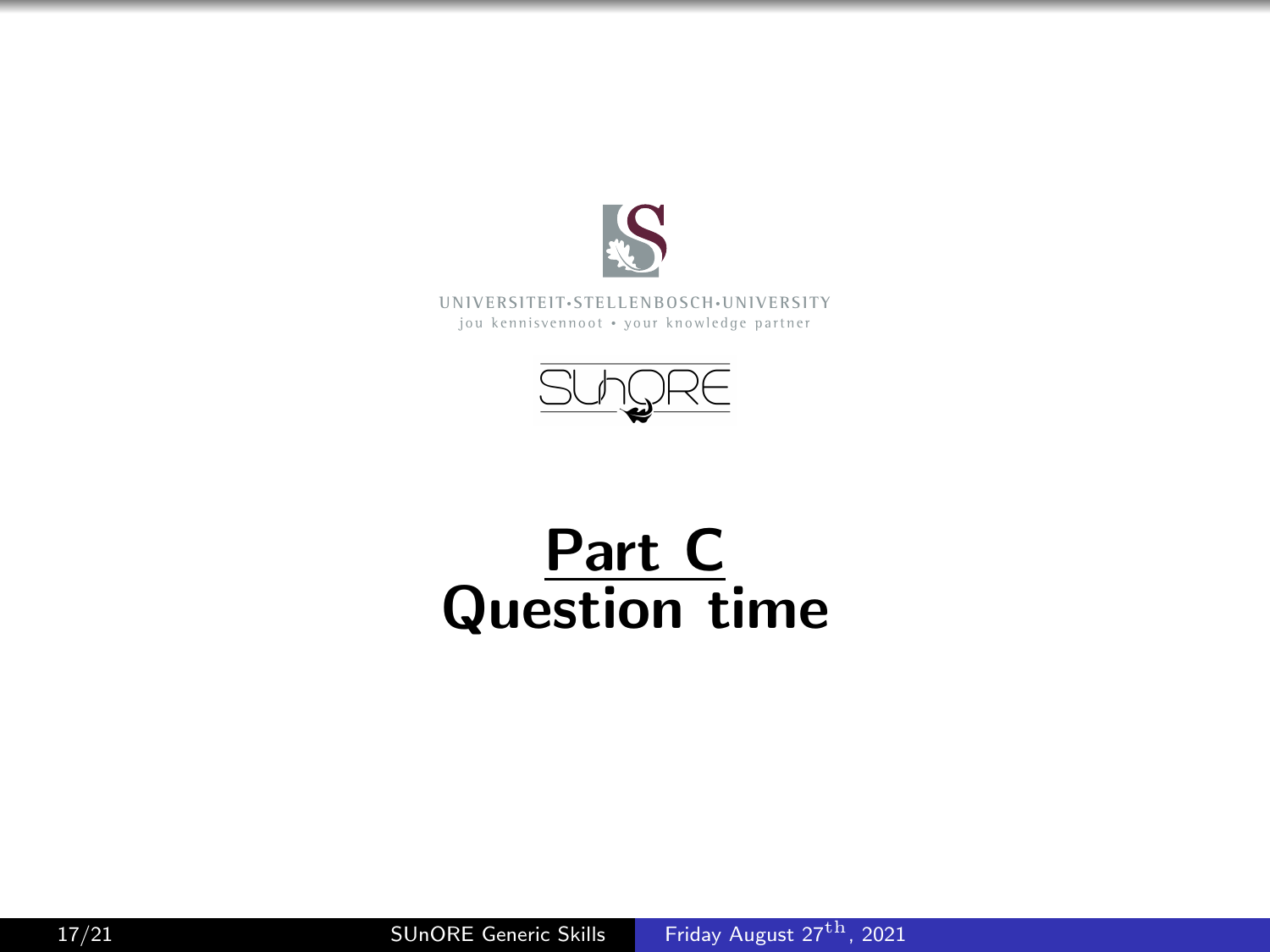### Part C: Question time

- Allow the chairperson to indicate who may ask questions when — don't signal for questions yourself
- The purpose of question time is for the audience to enhance their understanding and to suggest alternative approaches
- It is not an opportunity for the audience to attack you; therefore don't be on the defence — answer calmly & politely
- Make sure you understand a question before you answer
- Once understood, reflect a few moments before you answer
- Always be 100% truthful in your answer to a question
- But for heaven's sake, don't shortsell yourself
- Average presentations often elicit few questions many questions may be an indication of a poor or an excellent presentation
- After questions audience members may engage with you privately — take a printout of your published work or chapters.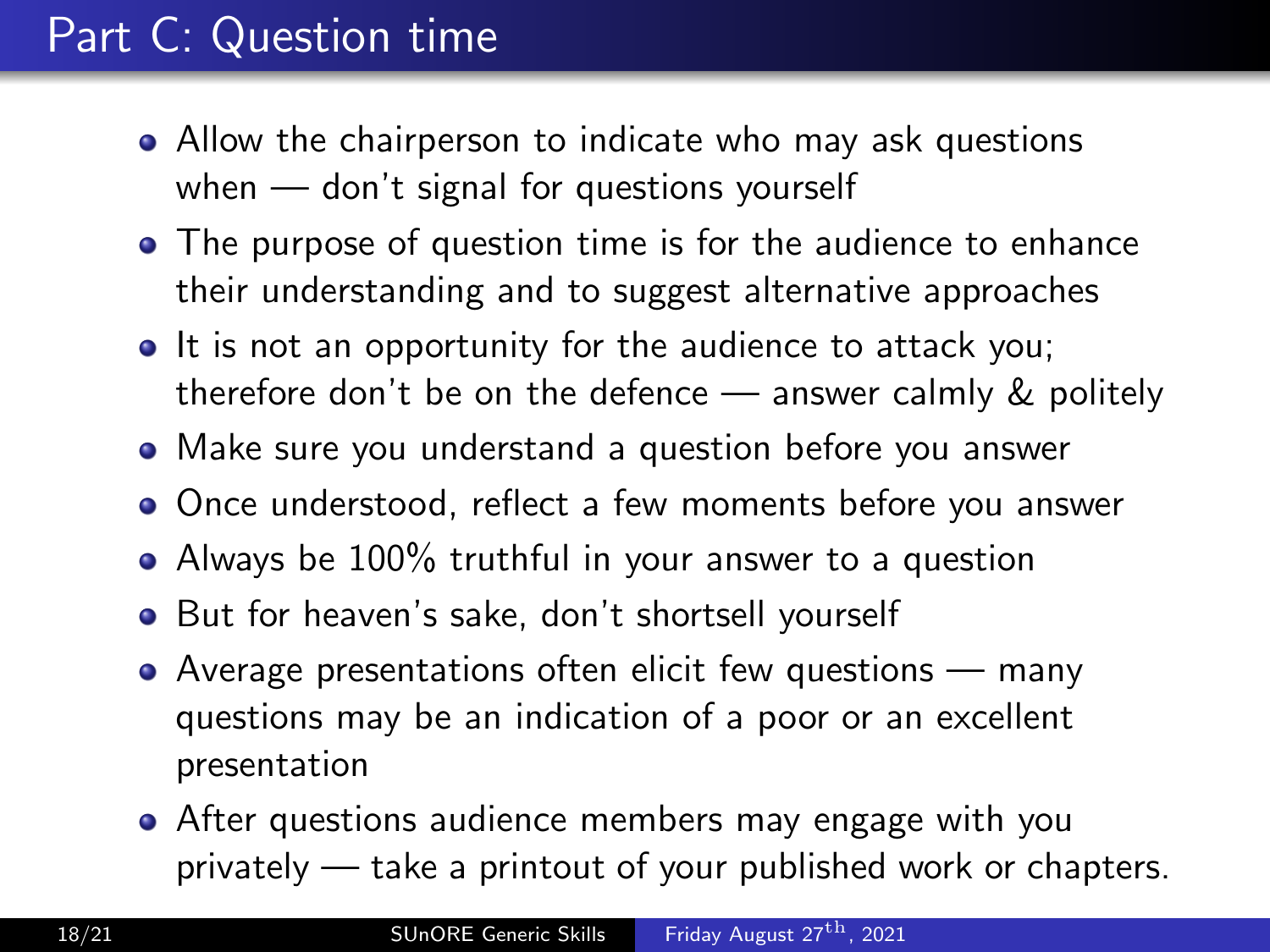



# Questions / Discussion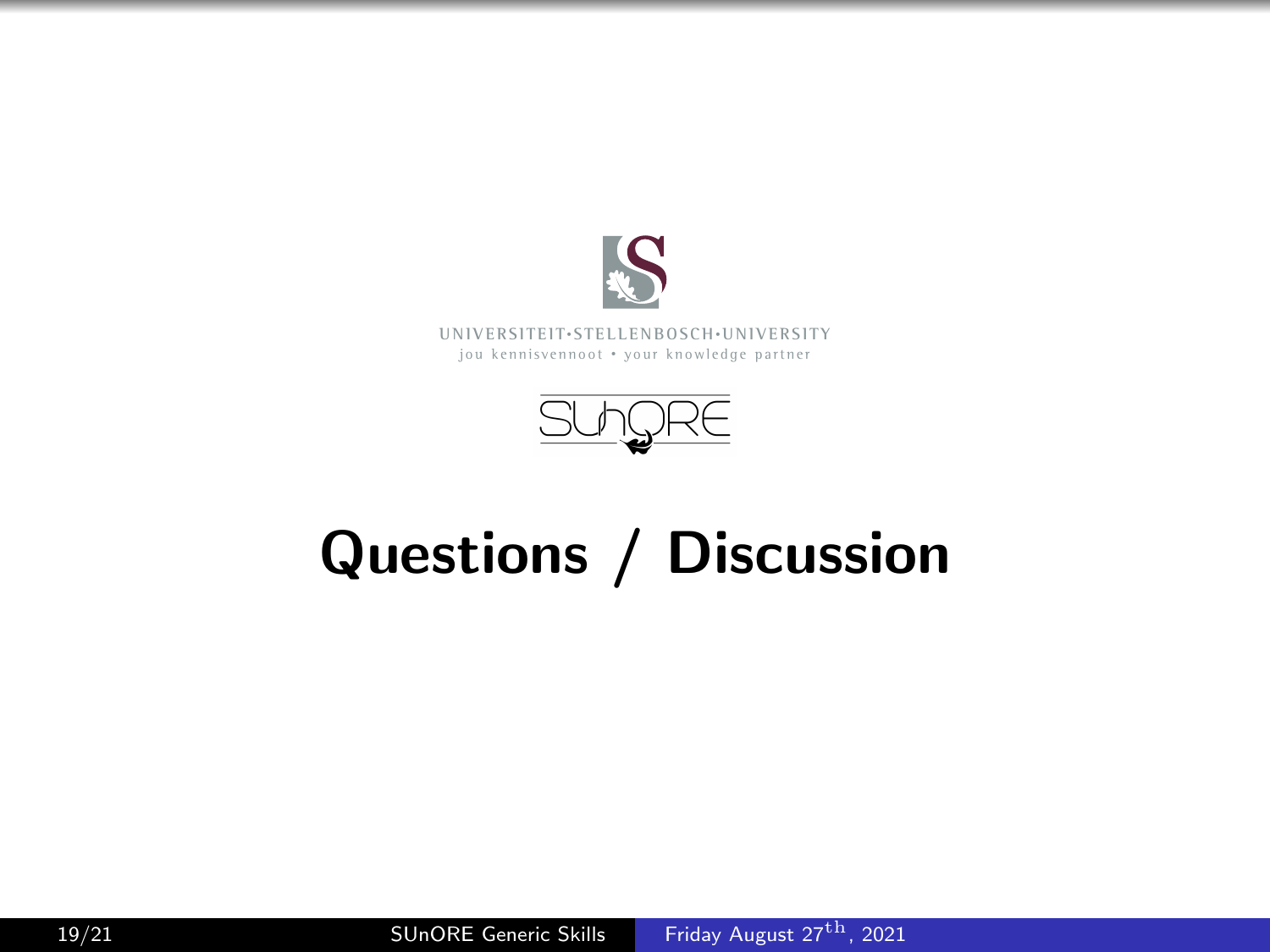



# When We Next Meet Generically